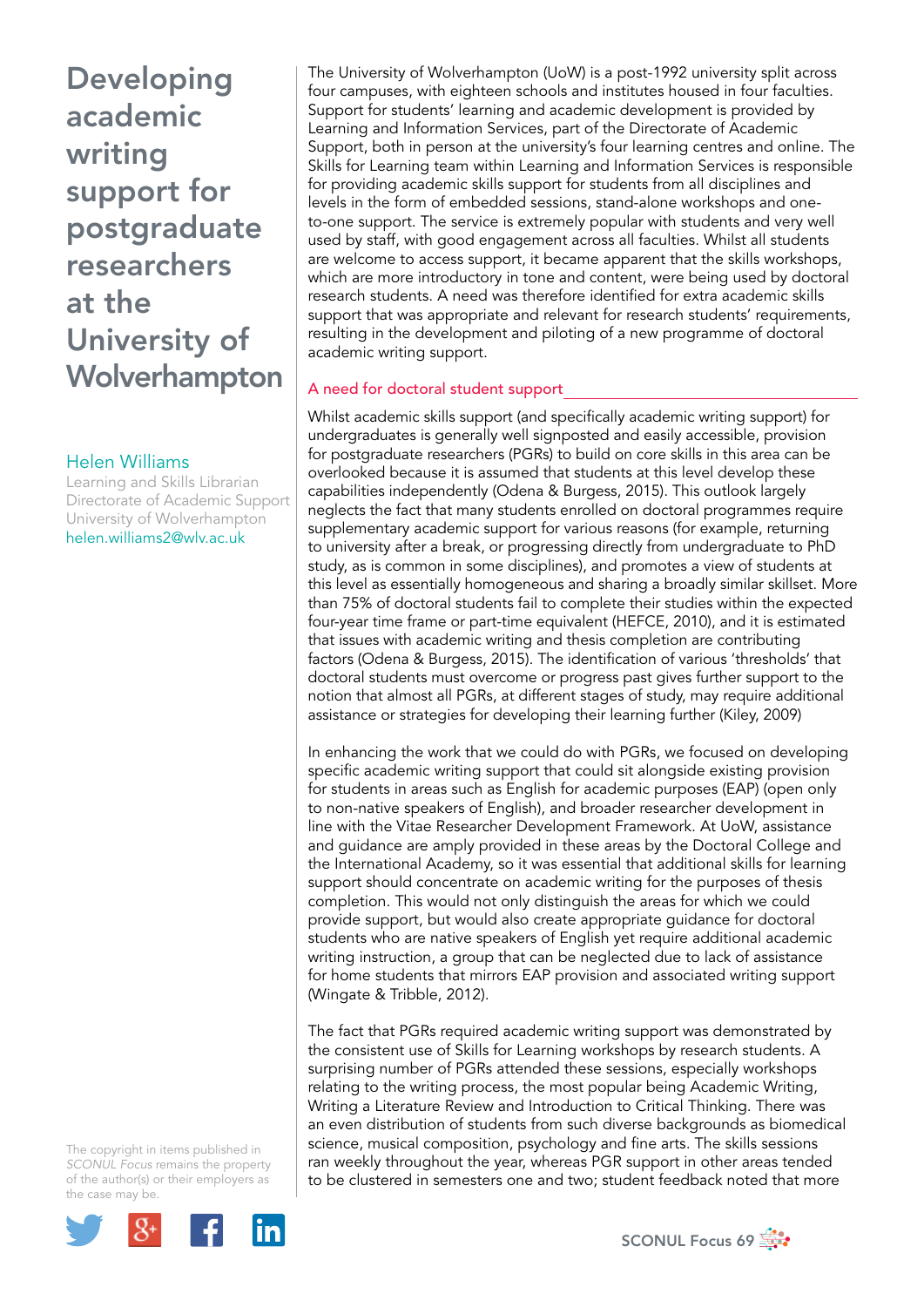frequent sessions and one-to-one appointments for PGRs would be helpful. Thus, there appeared to be a gap – and a need – for suitable doctoral-level academic writing support that was year-round and easily accessible.

# Developing writing support for postgraduate researchers

The main areas that needed to be addressed were support tailored to this level of study, and issues of timing and regularity. Whilst support for undergraduates could be targeted to periods of enrolment, starts of semesters, teaching weeks or deadlines, the nature of doctoral study requires a more flexible approach. Although many PGRs commence their degrees at designated intake points throughout the year, their progress thereafter (and attendance on campus) is much more sporadic and unlikely to follow a set pattern. The time constraints of part-time students, distance learners and those completing professional doctorates are more complex still and require proper consideration. It was also important to pay attention to what students were actively seeking help with: namely, introductory academic writing support appropriate for doctorallevel study. Supervisors confirmed that general writing skills were indeed often lacking, and that more support was needed.

Through working with the Doctoral College – and building on the patterns identified in the PGR use of Skills for Learning workshops – a new timetable of workshops and one-to-one support was developed, including a tailormade Academic Writing at Doctoral Level workshop, which ran both on the Doctoral College's Research Skills Development series and in a separate Skills for Researchers programme. The workshop addresses macro and micro issues relating to thesis writing that are common across all disciplines. The workshop starts with a wide perspective, including thinking broadly about readership, what each section of a thesis needs to argue or achieve, and strategies for creating structure across chapters and sections. It then looks more closely at how to write engagingly while making a clear and effective argument. Students are encouraged to critique sections from journal articles and theses, examining what makes a particular style of writing interesting or difficult to read. There is time at the end of the session for students to discuss work individually.

The need for more regular support (and one-to-one help) was also addressed through drop-ins, which run twice a month across the university's two largest campuses, and appointments at all campuses available by request. Further assistance and interim support between workshops have proved popular. Appointments are available for discussing sections of writing in detail. Researchers requiring additional help finding information or using referencing software have also used them. Drop-in sessions tend to be accessed by students with questions or issues to discuss rather than for writing support, and are also used for arranging follow-up appointments.

## **Doctoral Drop In Skills for Learning**

**City Campus**<br>First Wednesday of every month **Harrison Learning Centre: Pod 1**  $2 - 4pm$ 

Walsall Campus<br>Last Wednesday of every month Walsall Learning Centre: Pod 1  $2-4pm$ 

Saturday drop-in sessions<br>Walsall Learning Centre: Helpzone tre: Helpz 12.30-2pm Next drop in session: 6<sup>th</sup> May

**Skills for Learning a @ . .** 

### **Doctoral Appointments Skills for Learning**

PhD and Prof-Doc appointments<br>By request at all campuses – please email<br>skills@why.ac.uk to book

**Tuesday evening appointments**<br>Walsall Learning Centre: Relpzone 5.30pm-7.30pm ase email skills@wlv.ac.uk to book an

Not on campus?<br>Email <u>skills@wlv.ac.uk</u> to arrange an<br>appointment on Skype or ASSIST

Skills for Learning  $\bullet \circ \bullet$ 

The copyright in items published in *SCONUL Focus* remains the property of the author(s) or their employers as the case may be.



*Marketing for doctoral support at the University of Wolverhampton*

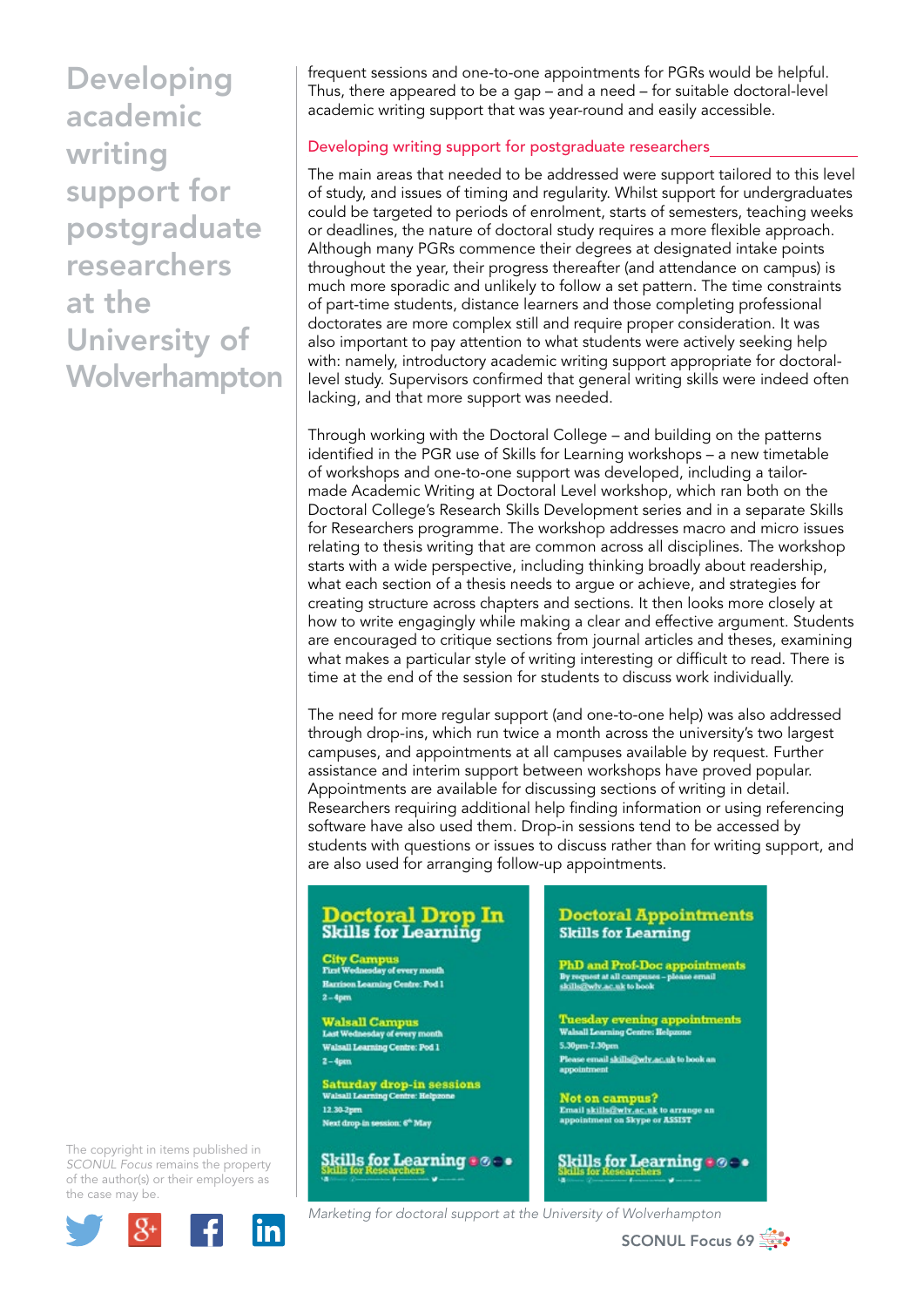# Findings, challenges, successes and surprises

Since the start of this academic year (2016–17), uptake of the new PGR academic writing support has been very good – initial academic writing workshops were oversubscribed and interest in follow-up sessions remained high. Feedback on workshops and one-to-one support has been overwhelmingly positive: users of appointments have mentioned increased confidence and proficiency in their writing, along with improved feedback from supervisors, whilst workshop attendees also noted their usefulness, particularly for assessing and critiquing examples of academic writing and applying their findings to their own work.

*Thanks for the privilege. It was an intuitive workshop. I wish I had one like this when I started my PhD. Once again thanks. – Final-year Education PhD student*

*Just to update you on the outcome of my supervisors' meeting last Friday – they were really pleased with the work and in fact one of them remarked that 'my work is starting to look like a PhD thesis' – Secondyear Business PhD student*

The service appears to be used in quite a linear way, in that attendees at workshops often book follow-up appointments, which then become regular bookings. Many have also noted how helpful it is to discuss their research with an independent and impartial listener who is not a subject specialist, as this forces them to explain their ideas and arguments more clearly – a process that often leads to greater clarity in their writing. For some students, a form of support outside their relationship with their supervisors is also valuable. Others also find interaction with a range of students in the workshops is a welcome break from some of the loneliness and isolation of doctoral study, which can be a common issue (Wisker, *et al*. 2007).

One of the surprises has been how strongly PGRs favour face-to-face daytime weekday meetings, despite evening, weekend and online support being available. Whilst flexibility is essential, users of the provision are evidently keen to attend where possible, some even appearing to use face-to-face meetings as an incentive to come onto campus. Particular challenges of providing support at this level have become apparent too, most notably around creating workshops that provide specific support relating to thesis writing that are generic enough to be applicable to most disciplines. A common issue in feedback for workshops is that students want to work with texts that are more subject-specific, yet it is difficult to achieve this when offering universitywide sessions open to all PGRs. Whilst the importance of discipline-specific texts in developing academic writing techniques is well known (Wingate, 2012; Odena & Burgess, 2015) this is perhaps a line of support that is best addressed through supervisory assistance. Nevertheless, the new workshops and one-to-one sessions so far appear to be highly effective in providing the majority of students with useful first steps in developing their thesis writing and considering the approaches they may take.

#### References

Higher Education Funding Council for England (2010). Research degree qualification rates. [Online] [accessed 28 March 2017]. Available from: [http://www.](http://www.hefce.ac.uk/pubs/year/2010/201021/) [hefce.ac.uk/pubs/year/2010/201021/](http://www.hefce.ac.uk/pubs/year/2010/201021/)

Kiley, M. (2009). Identifying threshold concepts and proposing strategies to support doctoral candidates. *Innovations in Education and Teaching International*, 46(3), pp. 293–304

Odena, O. & Burgess, H. (2015). How doctoral students and graduates describe facilitating experiences and strategies for their thesis writing learning process: a qualitative approach. *Studies in higher education*, 42(3), pp. 572–90

The copyright in items published in *SCONUL Focus* remains the property of the author(s) or their employers as the case may be.